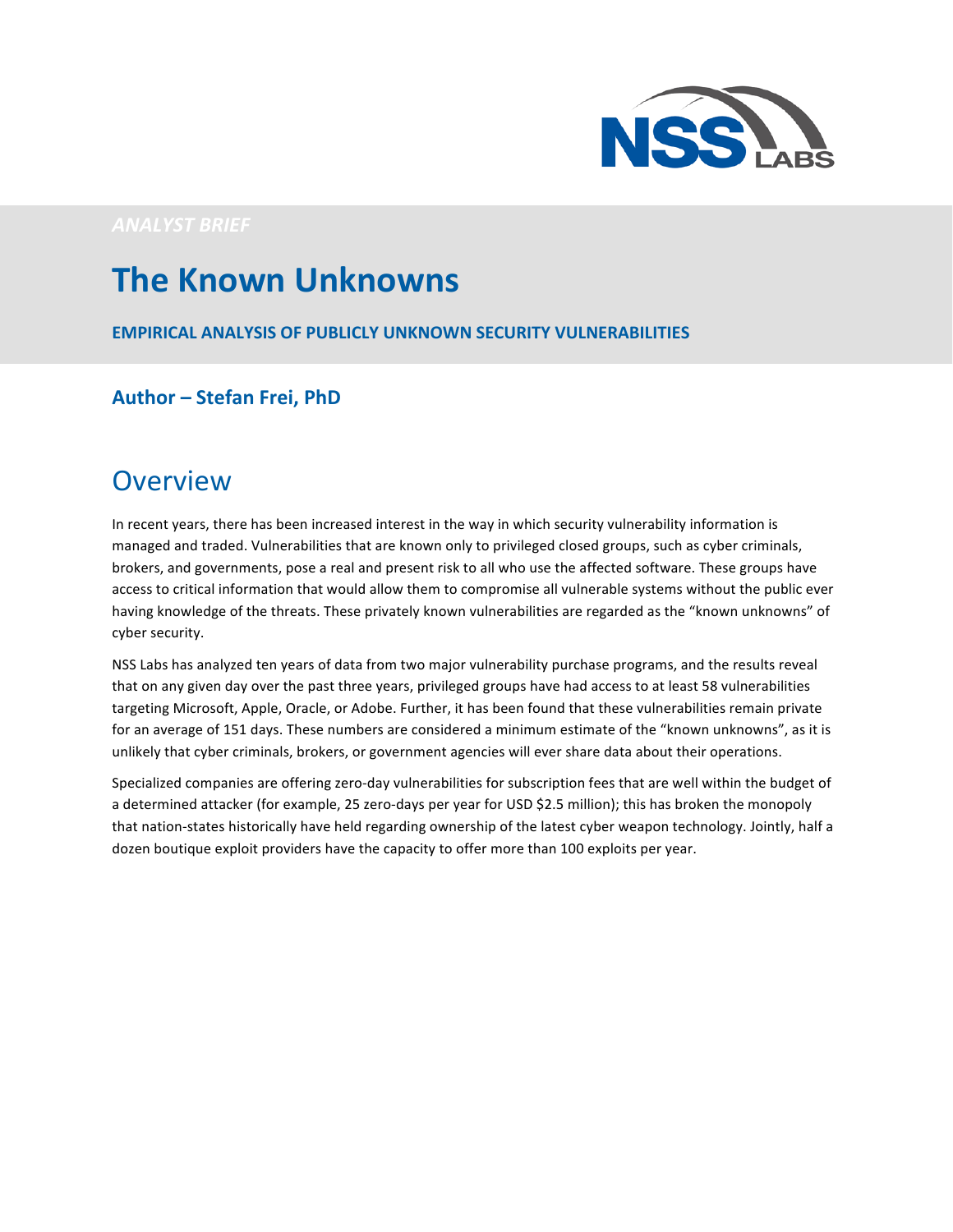## **NSS Labs Findings**

- The market for vulnerability and exploit information has grown significantly in recent years
- On any given day between 2010 and 2012, privileged groups had exclusive access to at least 58 vulnerabilities targeting Microsoft, Apple, Oracle, or Adobe; such access would have allowed these groups to compromise all vulnerable systems without public knowledge.
- During the period under investigation, vulnerabilities remained private for an average of 151 days before a vendor patch was made available.
- Jointly, half a dozen boutique exploit providers have the capacity to offer more than 100 exploits per year, resulting in 85 privately known exploits being available on any given day of the year.
- The true number of "known unknowns" is considerably higher than has been estimated, since many groups in possession of such information have no incentive to coordinate with the vendor of the affected software.
- Nation-states no longer have a monopoly on the latest in cyber weapons technology.

# **NSS Labs Recommendations**

- Security professionals should make themselves aware of the clear and present risk presented by "known unknowns."
- Enterprises should assume the network is already compromised, and assume that it will continue to be compromised.
- As prevention is limited, enterprises should deploy tools and processes to quickly detect and remediate successful breaches.
- Enterprises should respond to a breach with a well-defined process rather than considering it to be an exception; have in place an incident response plan that is subject to routine review.
- Software vendors should take advantage of crowd sourcing via the establishment of a bug bounty program that would allow for early and more complete access to vulnerabilities affecting their products.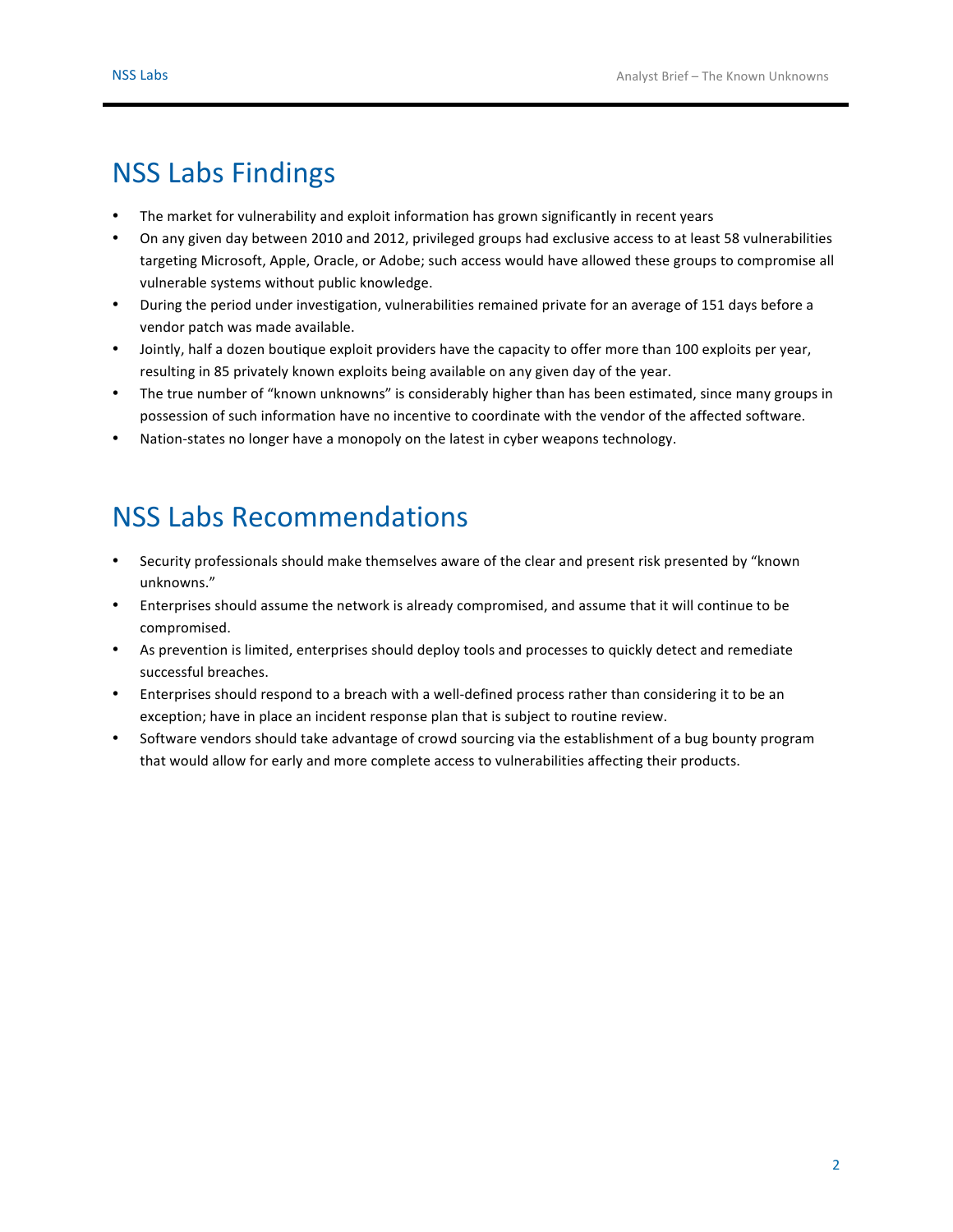### **Table of Contents**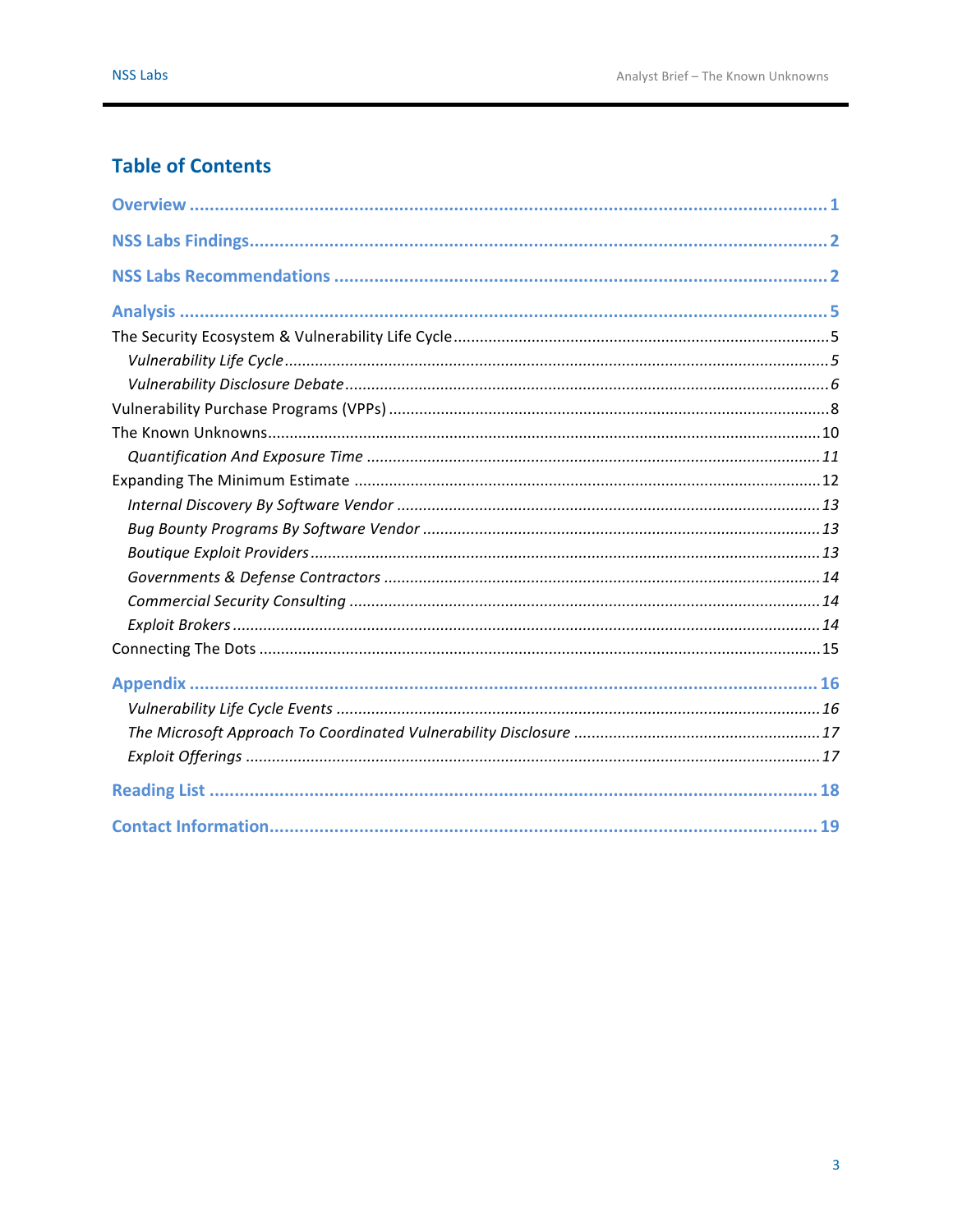## **Table of Figures**

| Figure 2 - VCP And ZDI Vulnerability Disclosures And Average Pre-Disclosure Time Of Vulnerabilities In Days  8                                                                                               |
|--------------------------------------------------------------------------------------------------------------------------------------------------------------------------------------------------------------|
| Figure 3 – Total Purchases, Affected Software Vendors, And Average Time From Purchase To Publication 9                                                                                                       |
| Figure 4 – Software Vendors For Which VCP And ZDI Purchased Vulnerabilities In The Last 10 Years (With Average<br>Pre-Disclosure Time And Share Of The Purchases On All Vulnerabilities Of Given Vendor)  10 |
|                                                                                                                                                                                                              |
|                                                                                                                                                                                                              |
| Figure 7 - Number Of Vulnerabilities Known Only To VCP And ZDI On Any Given Day Between 2002 And 2013 12                                                                                                     |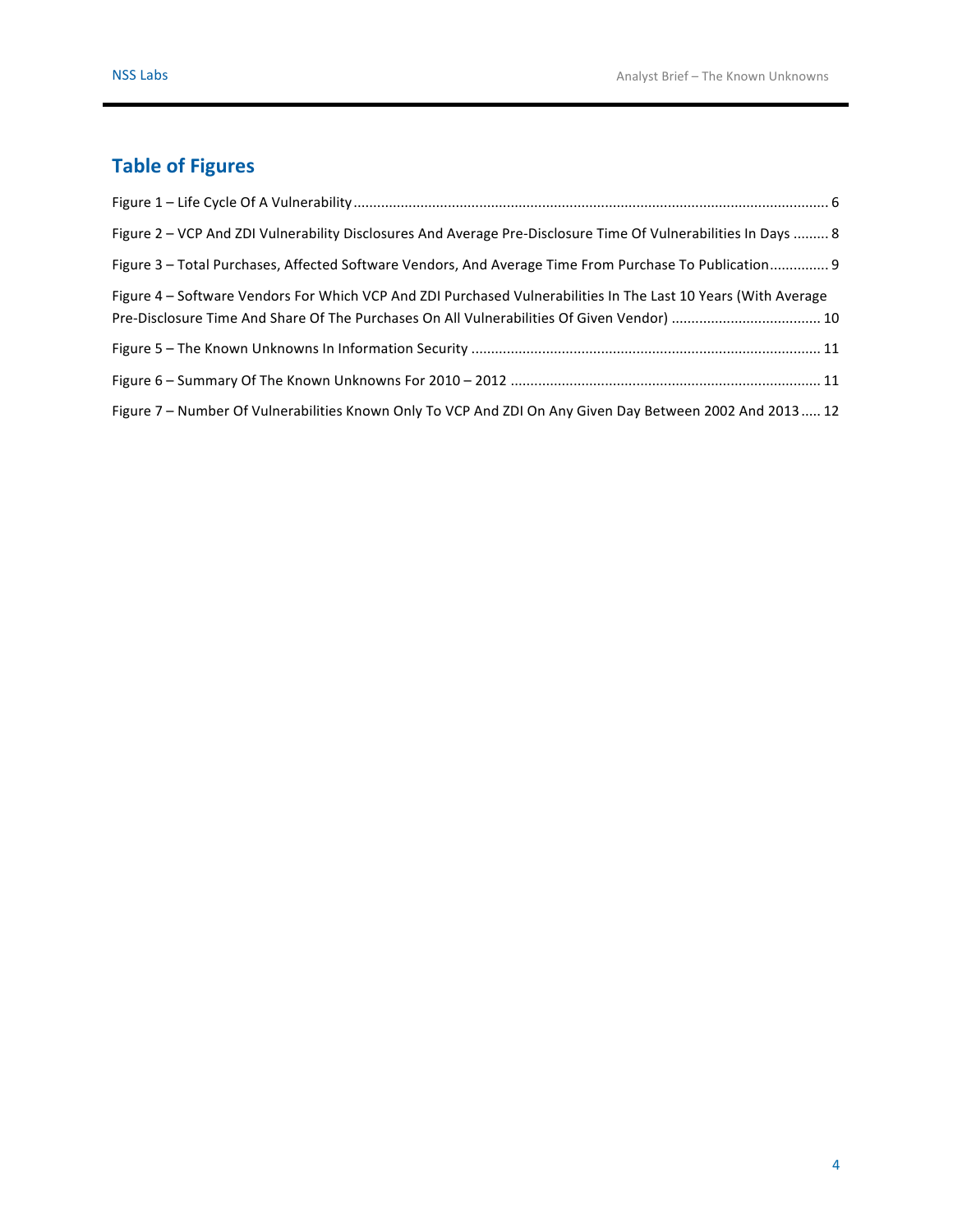## Analysis

The rise in importance of information systems for the economy and for society as a whole has been accompanied by increased interest in the way in which security vulnerability information is managed and traded. Technical advancements within software design and development have not prevented the release of insecure software and consequently the appearance of vulnerabilities. Economic and other non-technical incentives increasingly are perceived as the primary reasons for today's heightened risk exposure. While outside the scope of this analyst brief, it should be noted that there is limited incentive for software vendors to dedicate the time and resources required to adequately secure code before it ships. Thus, NSS expects that enterprise software will continue to ship with significant latent vulnerabilities, which in turn will motivate third parties to hunt for them.

Society is still in the early phase of adapting to the opportunities and threats of information technology. During the embryonic phase of innovation, before the emergence of a dominant design, the industry is characterized by high levels of experimentation among producers and customers. The market for vulnerability and exploit information is a good example of this evolutionary process. Every participant, from producers to customers, is learning. Each time a vulnerability is discovered, diverse groups, often with conflicting motives and incentives, engage to build a security ecosystem. To better understand this ecosystem, it is necessary to examine the *vulnerability life cycle*, which describes the life of a vulnerability from discovery to eventual publication and release of a patch.

### **The Security Ecosystem & Vulnerability Life Cycle**

#### **Vulnerability Life Cycle**

The life cycle of a vulnerability can be divided into phases between distinct events. Each phase reflects a specific state of the vulnerability and the associated risk exposure for the users of the affected software. To capture these phases, six events can be defined in the vulnerability life cycle: *creation*, *discovery*, *exploit availability*, *disclosure*, *patch availability*, and *patch installation*, as shown in Figure 1. 

With some restrictions, the exact sequence of these events varies among individual vulnerabilities and the parties involved.

#### **Pre-disclosure Phase**

The phase prior to the public disclosure of a vulnerability defines the *pre-disclosure* risk, during which time most of the software users are not aware of the vulnerability and therefore cannot assess the risk or take mitigating action. Within a privileged group, however, the vulnerability is known to exist; therefore, the vulnerability is regarded as a "known unknown."

#### **Post-disclosure Phase**

After public disclosure of the vulnerability, the *post-disclosure* phase starts. During this period, the software users are provided with information that will allow them to assess the risk or to take mitigating action until a patch is released and installed, thereby remediating the root cause of the vulnerability.

The individual events defining the vulnerability life cycle are further documented in the Appendix.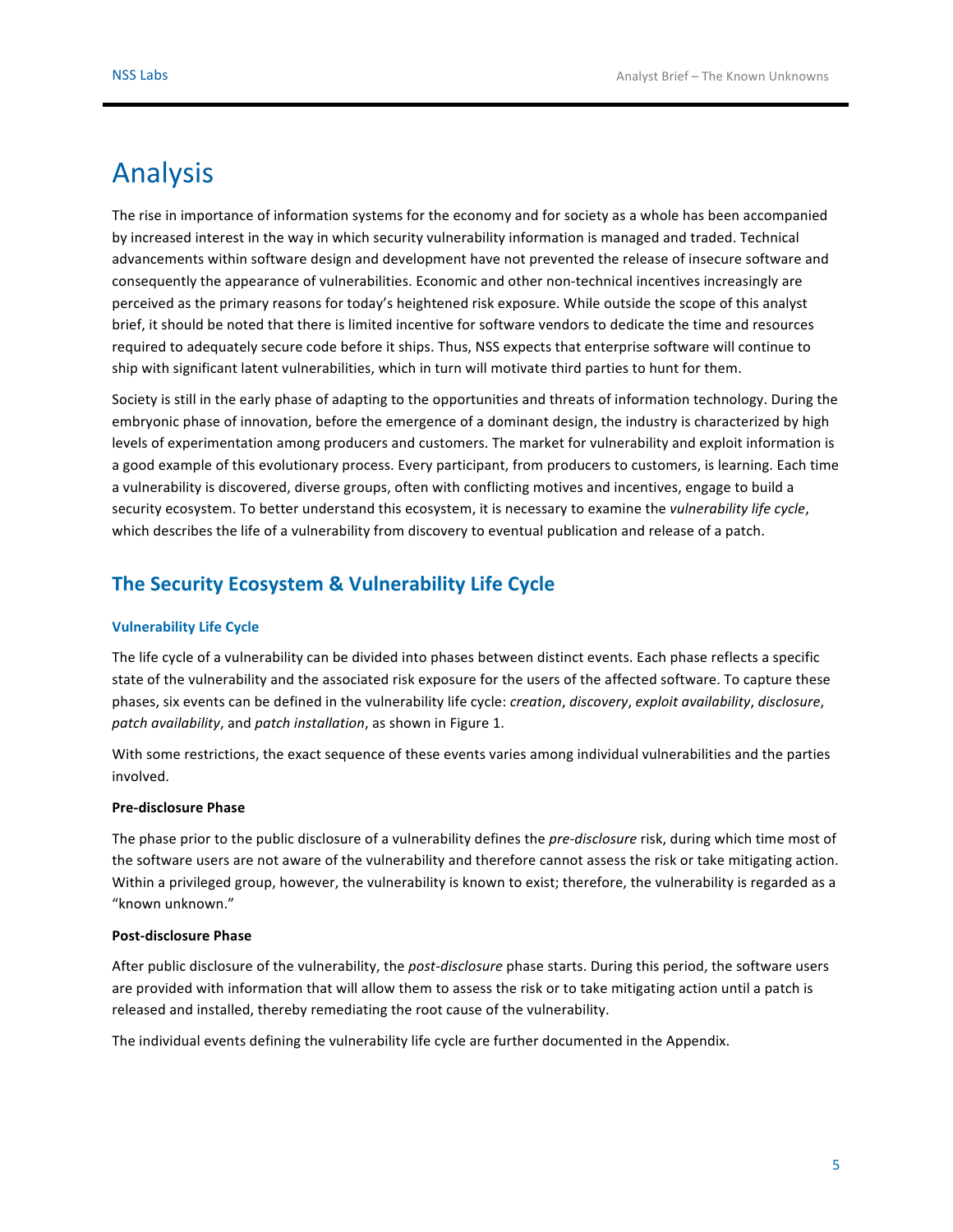

**Figure 1 – Life Cycle Of A Vulnerability**

The exact sequence of these events is dependent on the manner in which the vulnerability information is managed by the discoverer, and as such, it is a direct function of the incentives and ethics of the discoverer.

#### **Vulnerability Disclosure Debate**

 

Over the past few years, software vendors and security researchers have vigorously debated the social desirability of disclosing vulnerability information. While making the information public will allow all affected parties to assess the risk and take remediating action, the information will also become available to attackers for misuse. The belief that electing to keep vulnerability information private is keeping it from attackers is valid only under the assumption that potential attackers have not yet discovered or otherwise obtained access to this information.

This "disclosure debate," which is the debate over whether or not to divulge security information, is controversial, but it is not new; it has been an issue for locksmiths since the 19th century.<sup>1,2</sup>

As society's reliance on information technology has increased, information about security vulnerabilities has become a valuable asset, and it is not uncommon for ethical security researchers to require compensation for time spent uncovering vulnerabilities. Coordinated disclosure, which describes the scenario where researchers privately report findings to an affected vendor in order for the vendor to produce a security patch, fails to satisfy security researchers who expect financial compensation. However, reporting vulnerabilities to a software vendor with the expectation of compensation might be viewed as extortion by the vendor. On the other hand, cyber criminals or government agencies that are not bound by legal or ethical considerations are willing to invest considerable amounts in suitable vulnerability information. These conflicting goals, approaches, and mindsets highlight the immature state of the market.

While a market for vulnerabilities has developed, vulnerability commercialization remains a contentious issue that is linked to the concept of vulnerability disclosure. Today, vulnerability information is traded on the underground "black market," is available through commercial service offerings, and is available through brokers where a number of software vendors have begun offering bounties for vulnerabilities that are reported directly to them.

<sup>&</sup>lt;sup>1</sup> A. Hobbs, "Locks and Safes: The Construction of Locks," C. Tomlinson, Ed. Virtue & Co., London, 1853,1868

<sup>&</sup>lt;sup>2</sup> B. Schneier, "Locks and Full Disclosure," IEEE Security and Privacy, vol. 01, no. 2, p. 88, 2003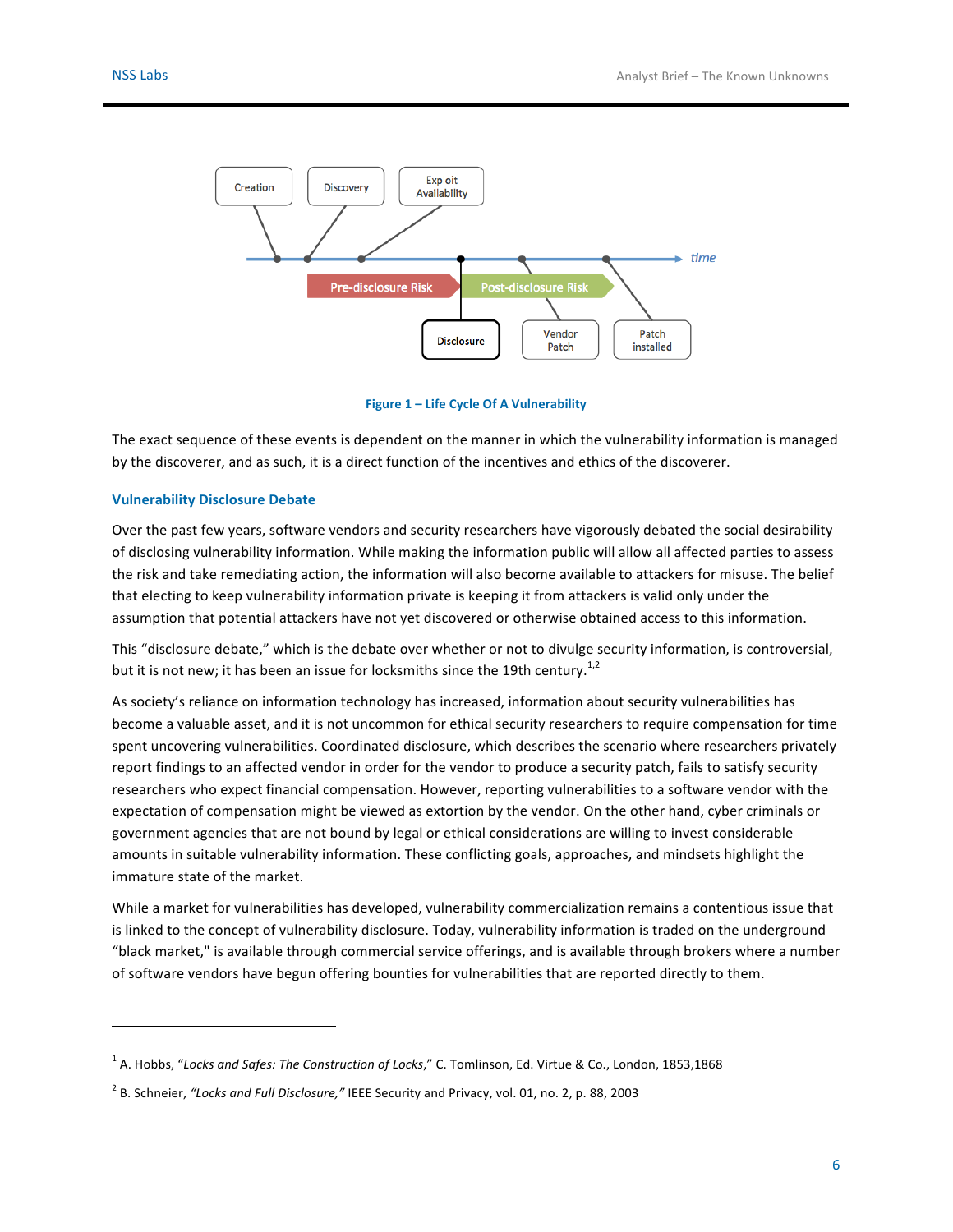Once a vulnerability is discovered, the following options are available:

| Do Nothing                                         | The finder does nothing under the assumption that this is the best way to serve<br>security; however, this assumption is incorrect because there is no guarantee that<br>other parties have not already discovered the same vulnerability. The likelihood of<br>independent discovery of the same vulnerability by third parties increases with time.                                                                                                                                                                                                                                                                                                                                                                                                                        |  |  |
|----------------------------------------------------|------------------------------------------------------------------------------------------------------------------------------------------------------------------------------------------------------------------------------------------------------------------------------------------------------------------------------------------------------------------------------------------------------------------------------------------------------------------------------------------------------------------------------------------------------------------------------------------------------------------------------------------------------------------------------------------------------------------------------------------------------------------------------|--|--|
| <b>Coordinated Disclosure</b>                      | The finder privately discloses newly discovered vulnerabilities either to the vendor of<br>the affected product, or to a national CERT Program or other vulnerability program<br>coordinator. The finder gives the vendor opportunity to analyze the vulnerability and<br>provide an update before disclosing detailed information to the public. Upon release<br>of an update, the vendor recognizes the finder in bulletins or advisories for finding<br>and privately reporting the issue.                                                                                                                                                                                                                                                                                |  |  |
| <b>Full Disclosure</b>                             | The finder provides instant, full disclosure of vulnerability information to all affected<br>parties, including potential attackers. While coordinated disclosure is more desirable<br>from the security perspective, the threat of full disclosure helps to motivate software<br>vendors that are not responsive or that fail to act on information about<br>vulnerabilities in their products. Further, full disclosure is a viable option for<br>vulnerabilities discovered in software that is no longer supported by a vendor, or<br>where the vendor no longer exists.                                                                                                                                                                                                 |  |  |
| <b>Bug Bounties,</b><br><b>Selling Information</b> | The finder sells the information either directly or through a broker. Examples of<br>typical buyers include:<br>Cyber criminals who use the information for attacks.<br>$\bullet$<br>Security companies that coordinate with affected vendors (while providing<br>$\bullet$<br>"ahead of the threat" protection in their products).<br>Government agencies that use the information to protect their countries or to<br>٠<br>attack other countries.<br>An increasing number of software vendors offer bounties in exchange for<br>٠<br>reporting product vulnerabilities directly to them.<br>An increasing number of specialized companies research vulnerabilities with the<br>$\bullet$<br>sole purpose of selling them or their derived exploits to interested parties. |  |  |

Clearly, there are a number of ways for vulnerability information to be made available only to privileged groups (excluding the vendor or users of the affected software) and possibly for extended periods of time.

Such groups range from lone hackers and cyber criminals to government agencies that will want to take advantage of their exclusive knowledge of the vulnerability and thus will have no desire to make the information public.

In order to assess and quantify the risk of the "known unknowns", NSS analyzed data from two well-known vulnerability purchase programs (VPPs).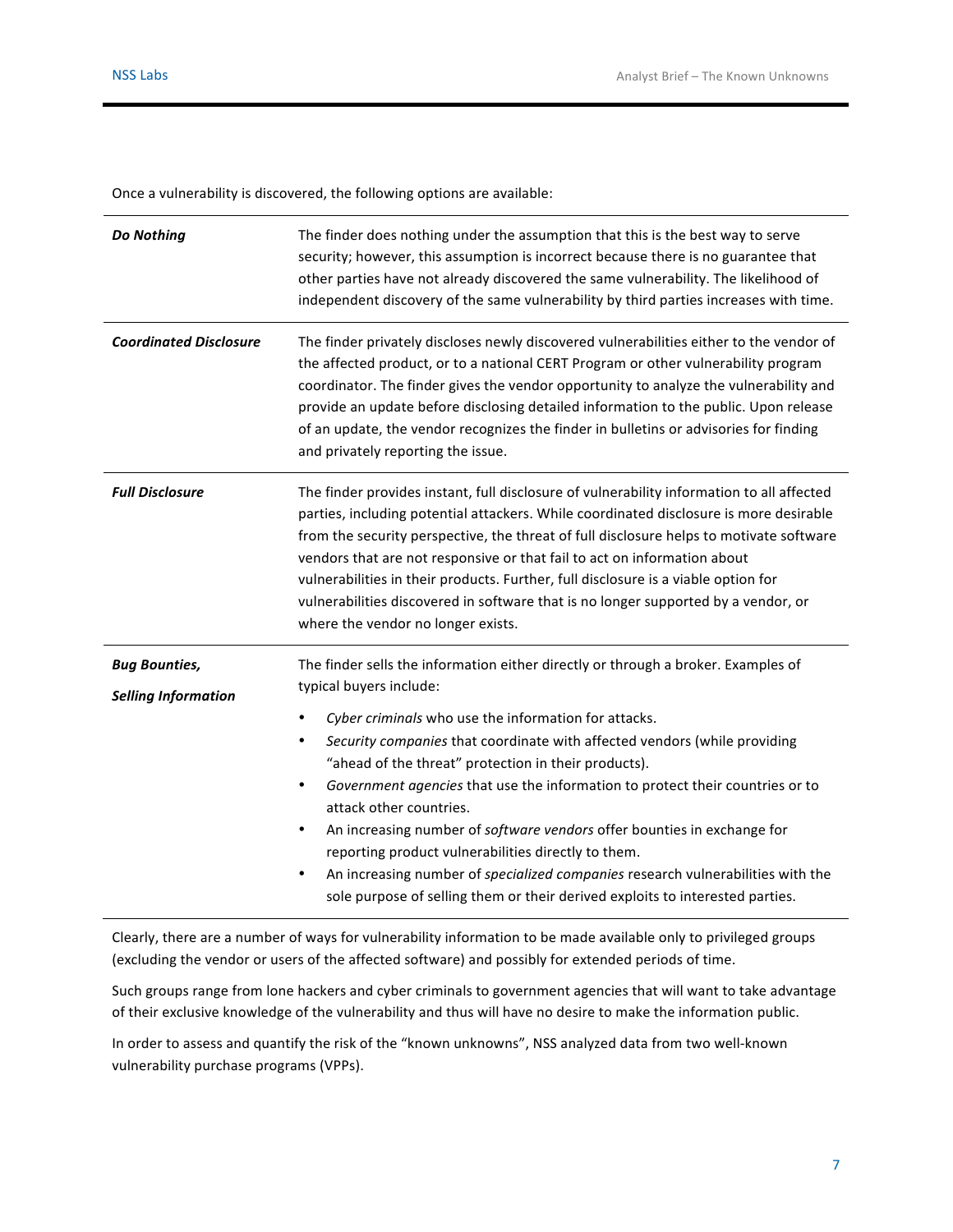### **Vulnerability Purchase Programs (VPPs)**

Traditionally, the primary players in the commercial vulnerability market have been iDefense, which started its Vulnerability Contributor Program (VCP)<sup>3</sup> in 2002 and TippingPoint, which started its Zero Day initiative (ZDI)<sup>4</sup> in 2005. Both vendors publicly advertise their vulnerability handling services and policies. With VPPs, it is a challenge for the sellers to demonstrate and the buyers to ensure that there is no malicious intent. The VCP and ZDI programs typically purchase vulnerability information to protect customers before a vulnerability becomes public knowledge, subsequently informing the vendor of the affected software. The VCP and ZDI programs advertise their ethics and request that security researchers accept lower compensation with the assurance that the information will be used for benevolent purposes.

Upon publication of a purchased vulnerability, both programs provide detailed technical information on the vulnerability and on the timeline from its initial purchase through publication. This information allows for an estimate of the pre-disclosure risk and allows for quantification of the "known unknowns." The VCP and ZDI programs together purchased 2,392 vulnerabilities from their launches up until September 23, 2013. Figure 2 depicts the yearly volume of vulnerabilities published by the VCP and ZDI programs together with the average time from purchase to discovery of these vulnerabilities for the years 2002 to 2012. Figure 3 lists the key aggregates of these two programs.



**Figure 2 – VCP And ZDI Vulnerability Disclosures And Average Pre-Disclosure Time Of Vulnerabilities In Days**

<sup>&</sup>lt;sup>3</sup> http://www.verisigninc.com/en\_US/products-and-services/network-intelligence-availability/idefense

<sup>4</sup> http://www.zerodayinitiative.com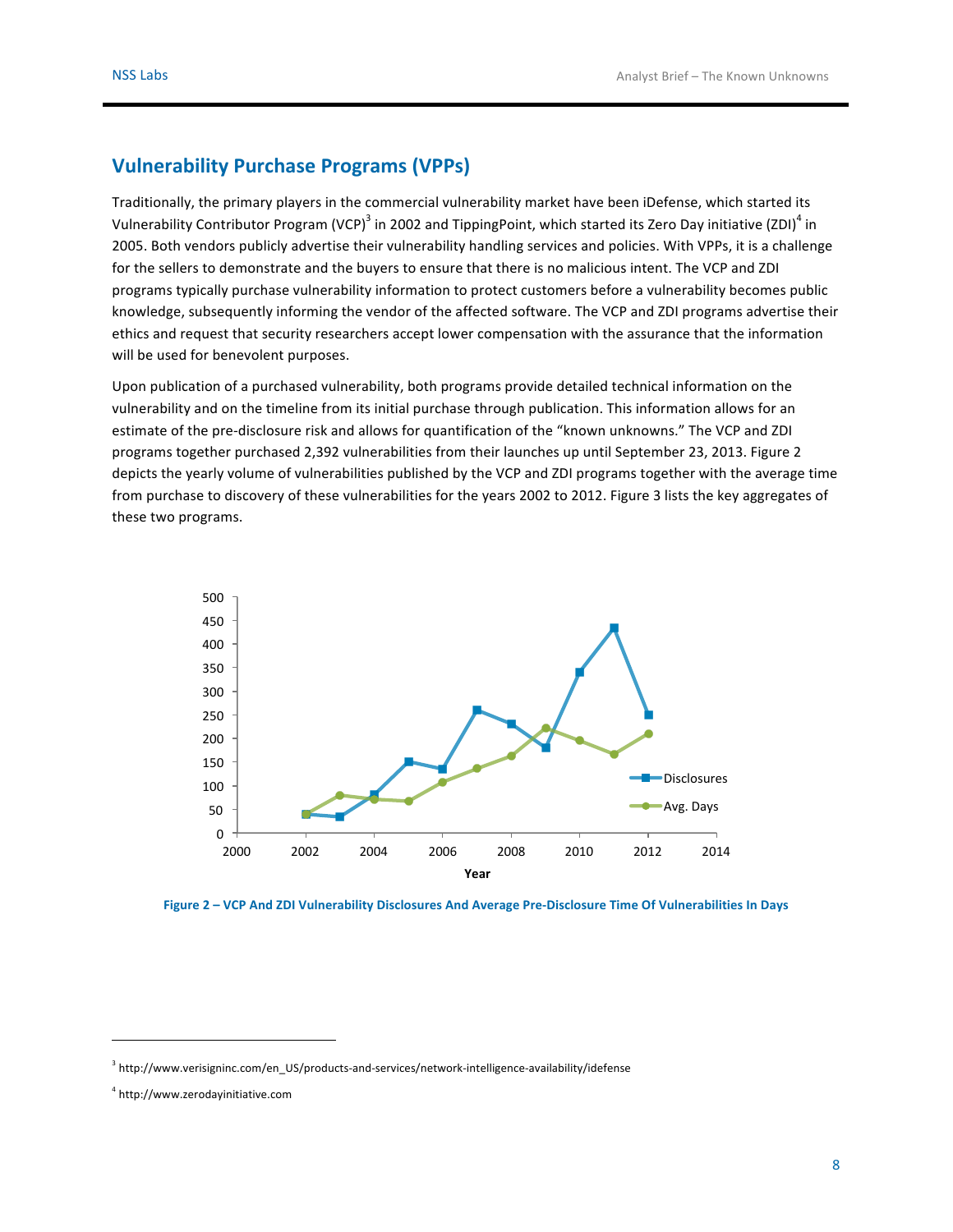| Program          | Program   | Total            | <b>Targeted</b> | Time To           |
|------------------|-----------|------------------|-----------------|-------------------|
|                  | Inception | <b>Purchases</b> | <b>Vendors</b>  | <b>Disclosure</b> |
| iDefense VCP     | 2002      | 969              | 195             | 133 days          |
| TippingPoint ZDI | 2005      | 1.423            | 92              | 174 days          |

Figure 3 - Total Purchases, Affected Software Vendors, And Average Time From Purchase To Publication

It is significant that the average time from *vulnerability purchase* to *public disclosure* is 133 days for VCP and 174 days for ZDI. This is a lengthy period of time for a process of coordinated disclosure, particularly when considering that an affected vendor would be motivated to release a patch as quickly as possible. It is clear that vulnerabilities acquired by cyber criminals or by government agencies (with an interest in keeping the information private) remain unknown to the public for extended periods of time. In fact, Symantec found the average zero-day attack persists for almost a full year – 312 days – before it is detected. $^{\rm 5}$ 

Both the VCP and the ZDI programs do not purchase all vulnerabilities offered; they prioritize based on type, criticality, and targeted software/vendor, in order to align expenditures with their business objectives. Thus, the majority of vulnerabilities purchased are rated as highly critical and target prevalent software products. Figure 4 lists the software vendors for which both programs have purchased at least 10 vulnerabilities within the past decade. Vulnerabilities in the products of these widely recognized vendors pose a significant risk to enterprises and to society as a whole.

<sup>&</sup>lt;sup>5</sup> Zero-Day World - http://www.symantec.com/connect/blogs/zero-day-world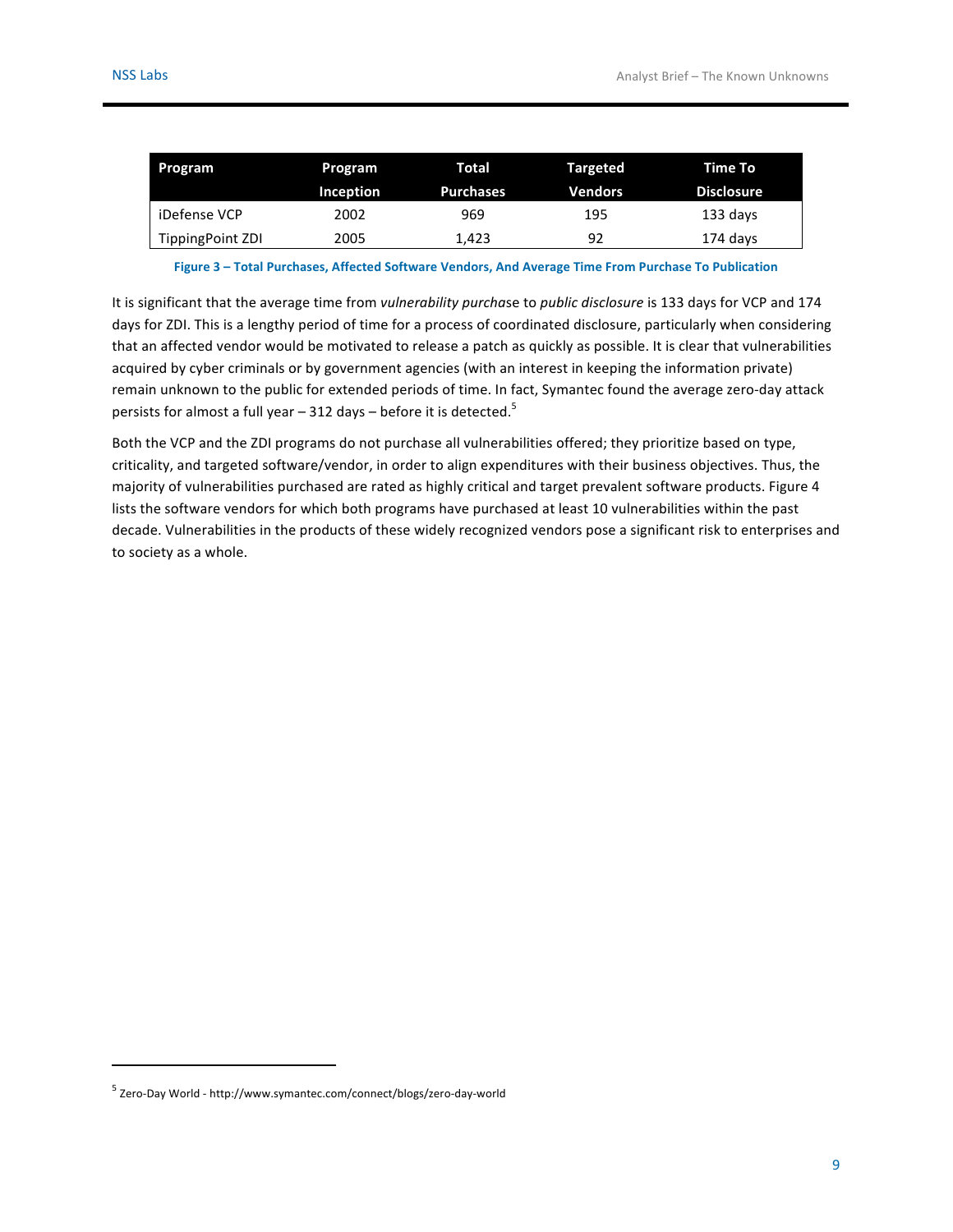|                | Vendor             | <b>Total Purchases</b> |      | Days           | Vendor  |              |
|----------------|--------------------|------------------------|------|----------------|---------|--------------|
| #              | <b>Affected</b>    | <b>VCP</b>             | ZDI  | <b>VCP+ZDI</b> | Private | <b>Share</b> |
| $\mathbf{1}$   | Microsoft          | 153                    | 237  | 390            | 181     | 14%          |
| $\overline{2}$ | Apple              | 38                     | 171  | 209            | 129     | 10%          |
| 3              | HP                 | 17                     | 157  | 174            | 233     | 19%          |
| 4              | Adobe              | 59                     | 102  | 161            | 119     | 17%          |
| 5              | Oracle             | 29                     | 114  | 143            | 166     | 8%           |
| 6              | Novell             | 30                     | 112  | 142            | 142     | 10%          |
| $\overline{7}$ | <b>IBM</b>         | 58                     | 67   | 125            | 226     | 8%           |
| 8              | RealNetworks       | 19                     | 73   | 92             | 262     | 49%          |
| 9              | Sun                | 34                     | 26   | 60             | 159     | 5%           |
| 10             | Symantec           | 20                     | 39   | 59             | 198     | 18%          |
| 11             | Mozilla            | 8                      | 51   | 59             | 80      | 5%           |
| 12             | CA                 | 23                     | 30   | 53             | 151     | 29%          |
| 13             | EMC                | 11                     | 35   | 46             | 131     | 38%          |
| 14             | Cisco              | 10                     | 20   | 30             | 229     | 2%           |
| 15             | WebKit             | 13                     | 14   | 27             | 138     | 5%           |
| 16             | <b>Trend Micro</b> | 15                     | 10   | 25             | 94      | 24%          |
| 17             | Samba              | 9                      | 14   | 23             | 65      | 28%          |
| 18             | Ipswitch           | 15                     | 8    | 23             | 58      | 25%          |
| 19             | SAP                | 4                      | 10   | 14             | 143     | 13%          |
| <b>Total</b>   |                    | 565                    | 1290 | 1855           |         |              |
| Average        |                    |                        |      |                | 153     | 17%          |

Figure 4 – Software Vendors For Which VCP And ZDI Purchased Vulnerabilities In The Last 10 Years **(With Average Pre-Disclosure Time And Share Of The Purchases On All Vulnerabilities Of Given Vendor)**

The average pre-disclosure time for these vendors again is considerable: 153 days, or five months, over the past 10 years. Further, Figure 4 reveals that the VCP and ZDI programs together feed a remarkable number of vulnerabilities to the affected software vendors. For example, 14 percent of all Microsoft vulnerabilities, 10 percent of all Apple vulnerabilities, and 17 percent of all Adobe vulnerabilities published in the past 10 years were reported to the software vendor through the VCP or ZDI programs. These numbers demonstrate that VPPs attract a considerable share of the vulnerabilities of a given software vendor, despite the fact that the VPP rates are considerably lower than those offered by the black market.

In order to quantify the "known unknowns," the following sections further explore the aggregate statistics of the vulnerabilities purchased by VCP and ZDI programs and of their targeted vendors."

### **The Known Unknowns**

Over the past 12 months, there have been reports regarding changes within and expansion of the vulnerability and exploit markets. New entrants to the vulnerability or exploit markets, as well as existing companies, have received considerable media attention, either because of their findings or because they have won highly-publicized hacking contests. It has long been accepted that cyber criminals operate with privileged vulnerability information; however, the Stuxnet attack in 2010 and other more recent revelations have exposed to a wider audience the existence and operations of suppliers of critical vulnerability information, and also of government-sponsored programs. During the pre-disclosure phase, these groups have exclusive access to critical information, which would allow for the compromise of all vulnerable systems without the public ever being aware of the threat.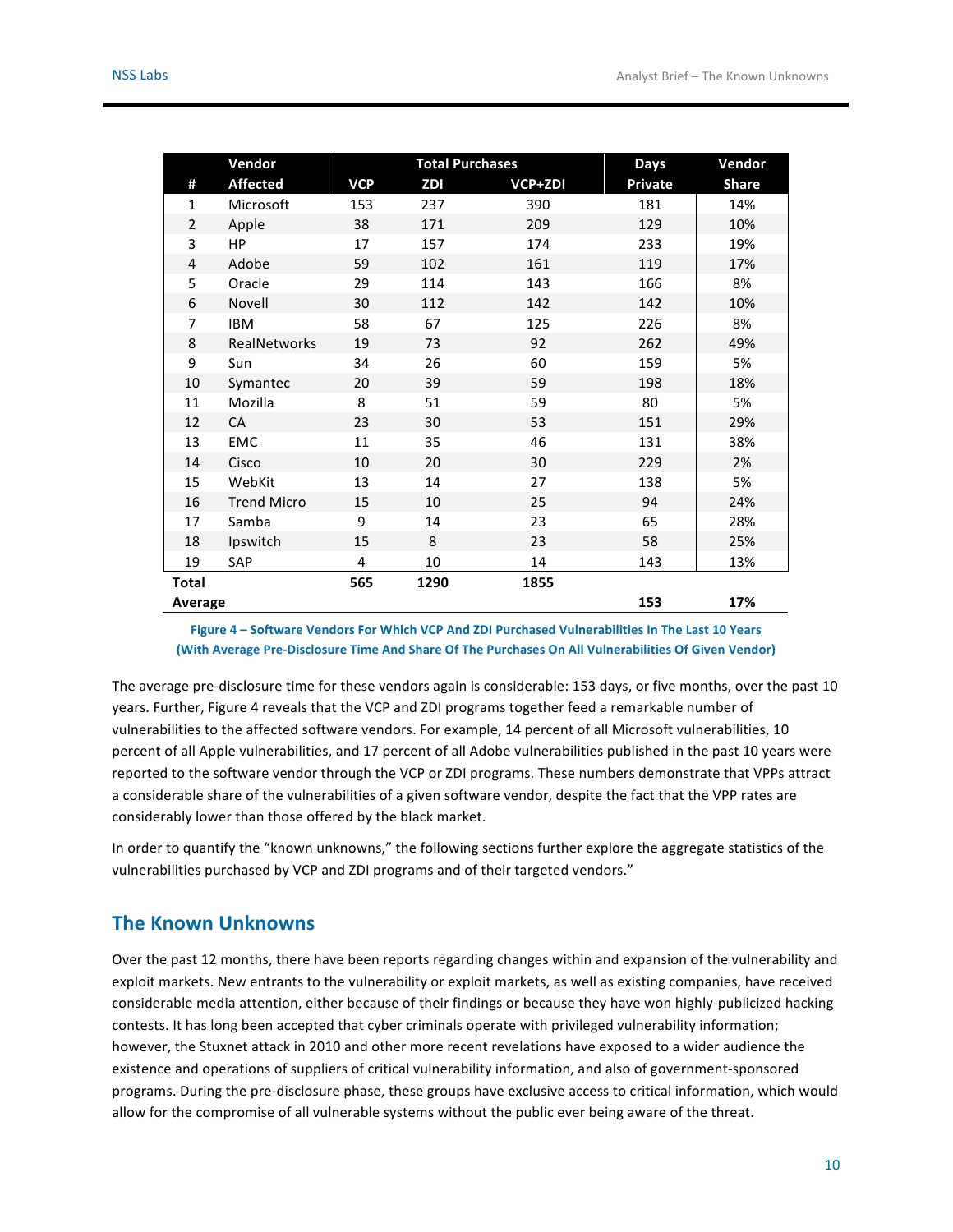These privately known vulnerabilities are the "known unknowns," as depicted in Figure 5: A vulnerability is known to exist and to pose a security threat, but the public does not know about it therefore cannot assess or remediate the risk.



### **Information to Public**

**Figure 5 - The Known Unknowns In Information Security** 

#### **Quantification And Exposure Time**

Due to the inaccessibility, privacy, or unavailability of data, only certain aspects of the "known unknowns" can be measured with the information that is publicly available. It is unlikely that cyber criminals or government agencies will ever share data about their operations, and software manufacturers are reluctant to publish data about their internal processes for managing vulnerabilities. However, the empirical data presented in the previous section provides valuable insight, including a minimum estimate of the amount of "known unknowns" that users are exposed to, as well as the length of time during which they are exposed.

The number of vulnerabilities known exclusively to these programs can be calculated for each day since 2002. For example, on August 1 2012:

- VCP had 20 purchased, but not yet published, vulnerabilities in its processing queue
- ZDI had 93 purchased, but not yet published, vulnerabilities in its processing queue

Figure 7 plots the number of vulnerabilities known exclusively by the VCP and ZDI programs for every day since 2002. The darkly shaded area depicts the subset of vulnerabilities affecting only Microsoft, Apple, Oracle, Sun, and Adobe products . Figure 6 lists average numbers for 2010, 2011, and 2012.

| <b>Targeted Vendors</b><br>2010, 2011, and 2012 |       | <b>Vulnerabilities Time to Disclosure</b><br>average in days | <b>Known Unknowns</b><br>average per day |
|-------------------------------------------------|-------|--------------------------------------------------------------|------------------------------------------|
| All Vendors                                     | 1.026 | 187                                                          | 152                                      |
| Microsoft, Apple, Oracle, Sun, Adobe            | 452   | 151                                                          | 58                                       |

**Figure 6 – Summary Of The Known Unknowns For 2010 – 2012**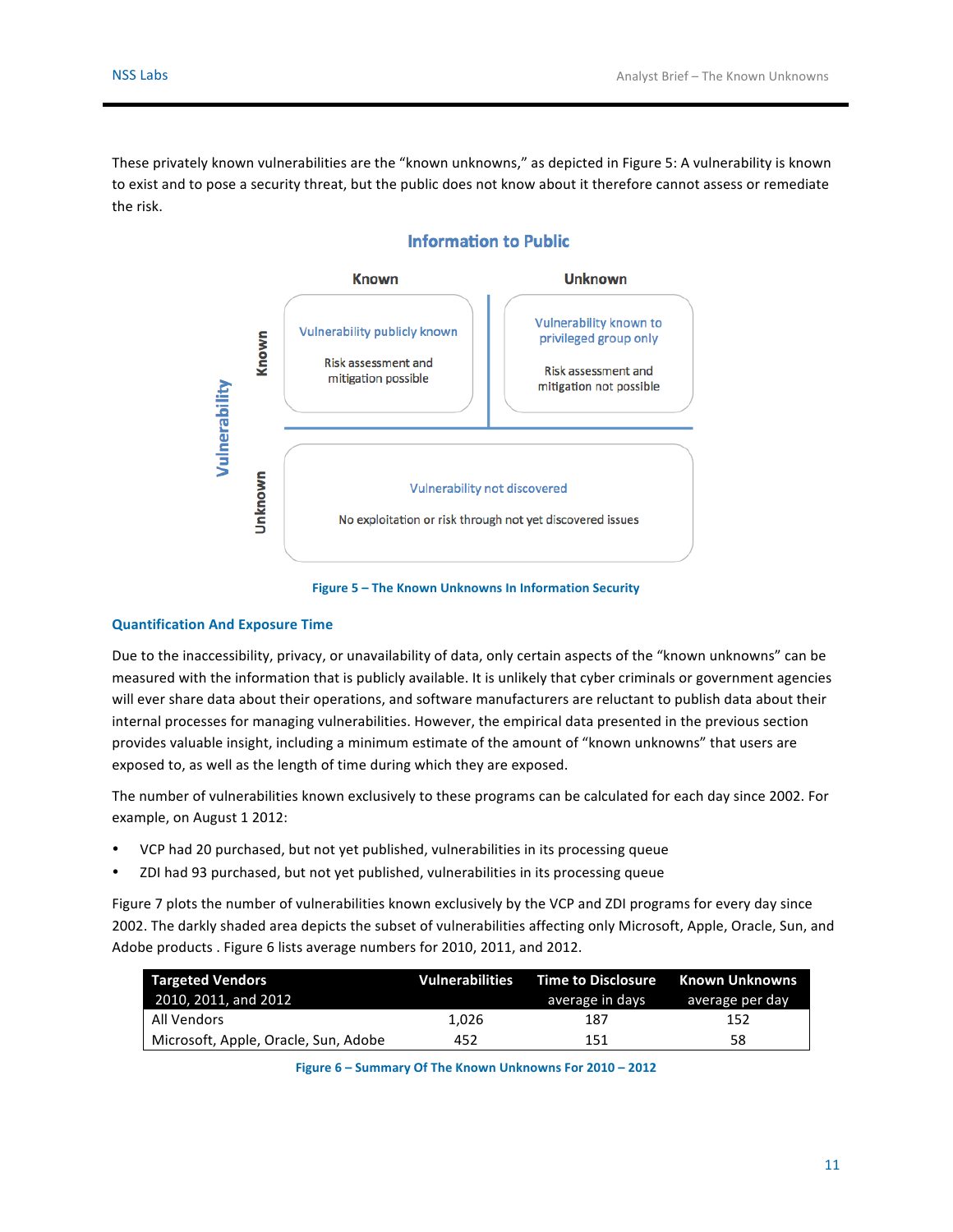From 2010 to 2012, the VCP and ZDI programs together published 1,026 vulnerabilities, of which 425 (44 percent) target Microsoft, Apple, Oracle, Sun, and Adobe products. The average time from purchase to publication is 187 days (or 151 days for the five vendors). On any given day during these three years, the VCP and ZDI programs possessed 58 unpublished vulnerabilities affecting the five vendors, or 152 vulnerabilities in total. As no public information is available regarding the quantity of vulnerabilities possessed by cyber criminals, different brokers, or government agencies, these numbers are considered a minimum estimate of the total number of privately known vulnerabilities existing on any given day.



#### Figure 7 - Number Of Vulnerabilities Known Only To VCP And ZDI On Any Given Day Between 2002 And 2013

Figure 7 illustrates the number of "known unknowns" from July 2002 to February 2013. In September 2006, vulnerabilities increased to more than 100 per day, and in mid-2012, there was a significant decrease in vulnerabilities followed by a quick recovery.

This data reveals that on any given day over the past three years, the VCP and ZDI programs have had exclusive knowledge of 58 vulnerabilities targeting the products of major software vendors. This would have allowed them to attack most of the private and corporate users of these software products, and with a high probability of success, given that the attacks were not yet known. Since the VCP and ZDI programs use this information only for the purpose of building better protection for their customers, and since they share the information with the software vendors in order to develop and release patches, the overall risk is comparatively low. This analysis, however, clearly demonstrates that critical vulnerability information is available in significant quantities for private groups, for extended periods and at a relatively low cost.

#### **Expanding The Minimum Estimate**

It is NSS' belief that the previous figures represent only a *minimum estimate* of the number of "known unknowns" and of the amount of time that users are exposed to them. Some of the parties involved in the exploitation of vulnerabilities have no desire to coordinate vulnerability information with the affected vendors, potentially using this information for offensive operations.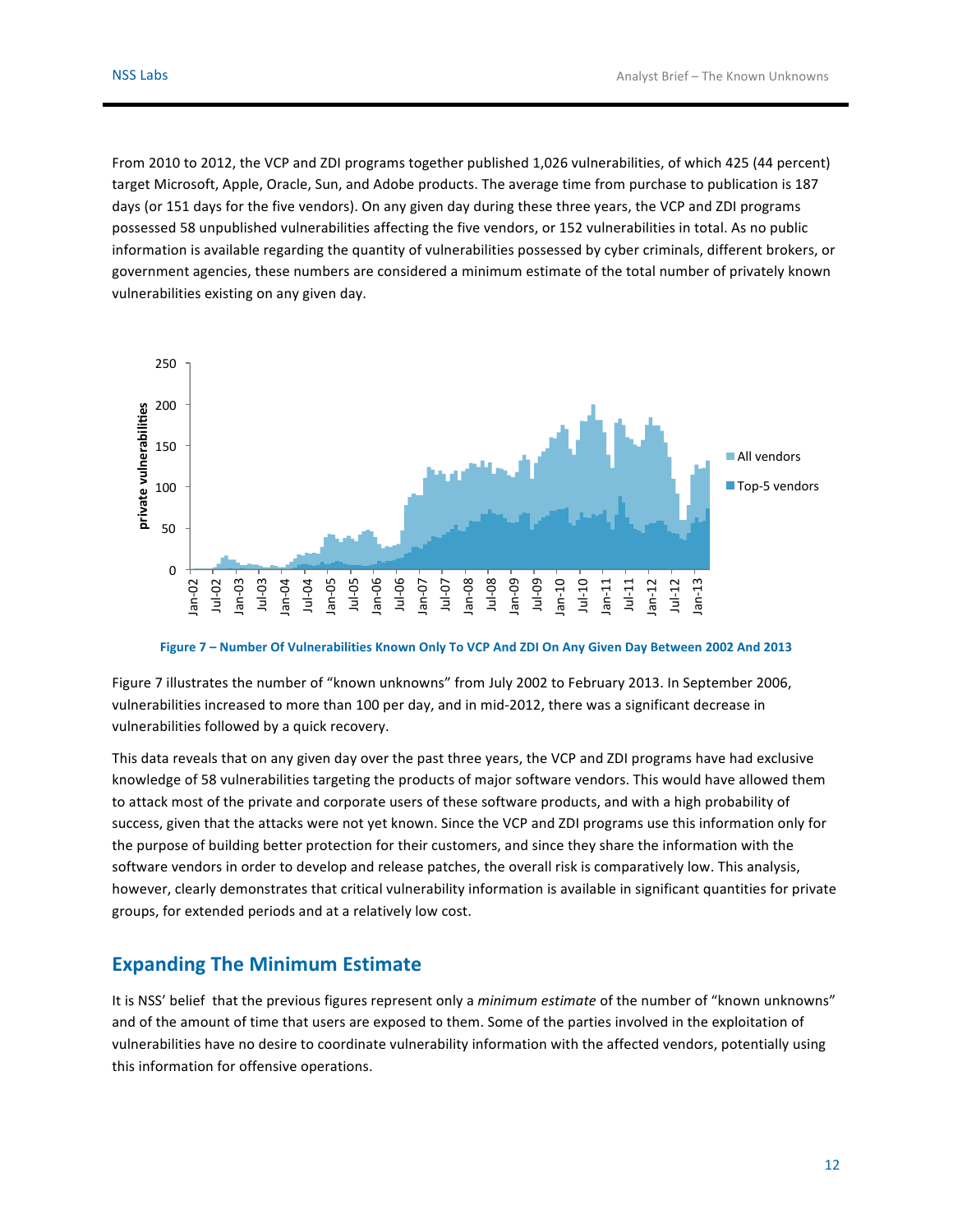#### **Internal Discovery By Software Vendor**

Software vendors conduct internal vulnerability research either with their internal researchers or by contracting third-party code reviews and assessments. The findings remain internal knowledge and the software vendor makes the decisions regarding which vulnerabilities will be remediated and when this remediation will occur. This results in a number of vulnerabilities being known only privately and remaining unpatched for extended periods of time. Such vulnerabilities are often silently patched in new software releases following their discovery. Such delayed and silent patching not only exposes software users to the vulnerabilities for extended periods of time, it also denies users the opportunity to perform independent risk assessment or to take mitigating actions. Occasionally, these vulnerabilities that are discovered internally are later re-discovered by an independent third party that will then coordinate with the vendor. In such cases there will appear to be a truncated delay between "discovery" (by the second finder) and patch availability.

#### **Bug Bounty Programs By Software Vendor**

Over the past few years, a growing number of software vendors have introduced bug bounty programs, in which finders are compensated for reporting vulnerabilities directly to the software vendors, rather than going public with the information or selling it on the black market. The Mozilla Foundation was one of the first to introduce a bounty program, and since then Google, Facebook, PayPal, and others have followed. This summer, Microsoft, which has long resisted such a system, introduced its bug bounty program.

- Google paid approximately USD \$580,000 over three years for 501 vulnerabilities discovered in the Chrome browser (= 28 percent of the patched vulnerabilities in same period)
- Mozilla paid approximately USD \$570,00 over three years for 190 vulnerabilities discovered in its Firefox browser  $(= 24$  percent of the patched vulnerabilities in same period)
- Facebook has paid approximately USD \$1 million since the 2011 inception of its program
- Microsoft has paid approximately USD \$100,000 since the June 2013 inception of its program for reporting new exploitation techniques

Recent research has found such programs to be economically efficient, comparing favorably to the cost of hiring full-time security researchers to locate bugs internally.  $^6$  Bug bounty programs offered by software vendors generally benefit security as they can attract many vulnerabilities that might otherwise be used offensively. A software vendor has less time to delay remediation of vulnerabilities that are reported through a bug bounty program than if the vulnerabilities had been discovered internally.

#### **Boutique Exploit Providers**

 

There is an increasing number of commercial players that offer zero-day exploits for their subscribers. Such groups do not reveal their clients, but big buyers reportedly include government agencies. Endgame Systems, for example, offered subscribers 25 zero-day exploits per year for USD \$2.5 million, according to its February 2010 price list.<sup>7</sup> According to a recent article in *The New York Times*, firms such as VUPEN (France), ReVuln (Malta), Netragard, Endgame Systems, and Exodus Intelligence (US) advertise that they sell knowledge of security vulnerabilities for

<sup>6</sup> "*An Empirical Study of Vulnerability Reward Programs,"* http://www.cs.berkeley.edu/~devdatta/papers/vrp-paper.pdf

<sup>&</sup>lt;sup>7</sup> "Cyber Weapons: The New Arms Race," http://www.businessweek.com/magazine/cyber-weapons-the-new-arms-race-07212011.html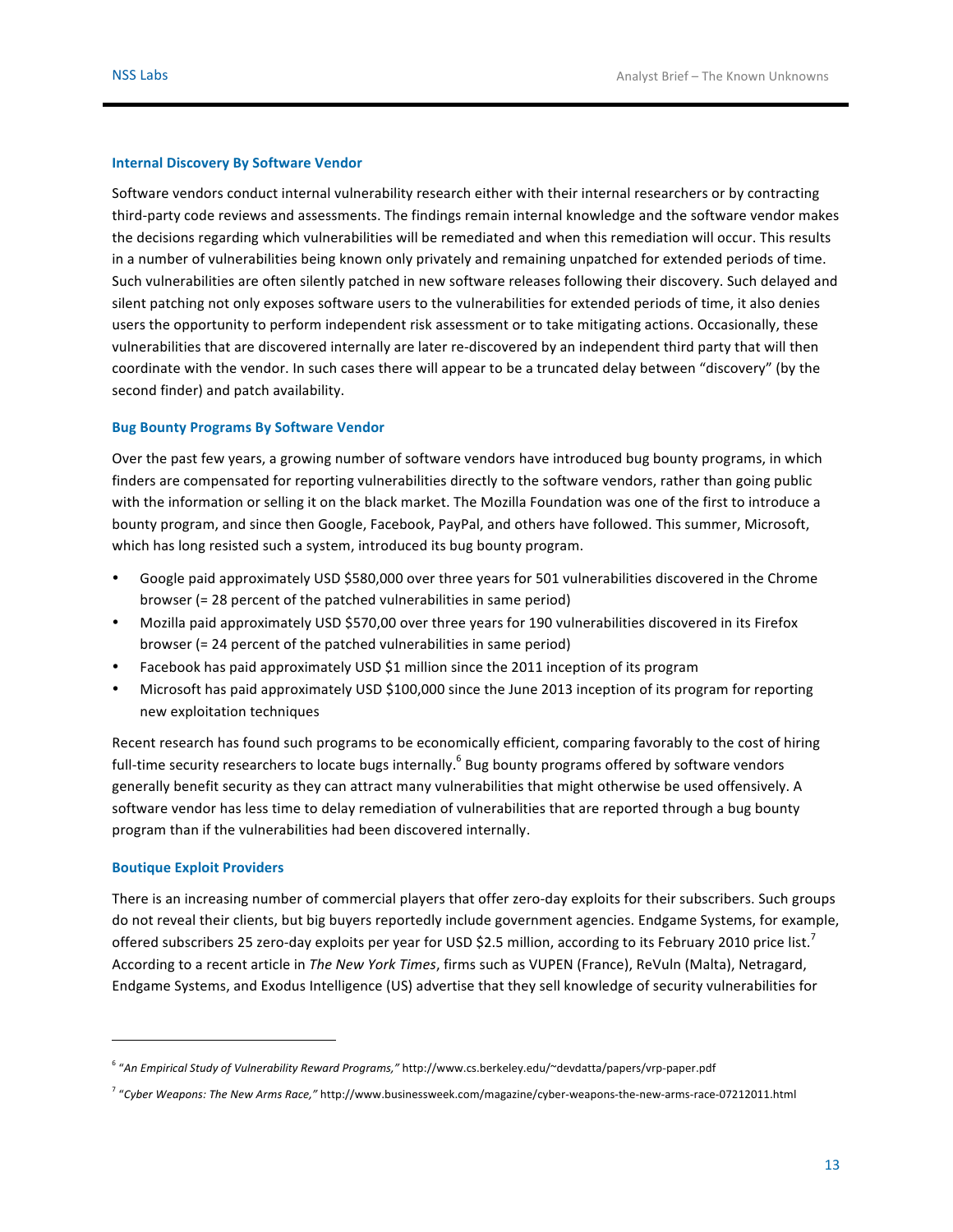cyber espionage. ${}^{8}$  The average price lies between USD \$40,000 and USD \$160,000. Although some firms restrict their clientele, either based on country of origin or on decisions to sell to specific governments only, the ability to bypass this restriction through proxies seems entirely possible for determined cyber criminals. Based on service brochures and public reports, these providers can deliver at least 100 exclusive exploits per year (see Appendix for sources).

#### **Governments & Defense Contractors**

Long before the advent of the Internet, leading defense contractors (from all of the Group Of Twenty [G20] countries) used information warfare techniques. Many of these defense contractors have extended their services to include "cyber warfare" capabilities and offering these for sale to their long-standing government customers. Defense contractors generally avoid media attention (unlike the boutique exploiters), but based on their resources and on their current scale of recruitment, they serve a considerable share of the exploit market.<sup>9</sup> Recently, it was revealed that the National Security Agency (NSA) plans to spend USD \$25 million on exploit purchases this year. $^{10}$ Given the average street price for zero-day exploits, this translates to more than 100 exploits. Countries such as Israel, Britain, Russia, India, and Brazil are some of the bigger spenders. $^8$ 

#### **Commercial Security Consulting**

 

A commercially effective way to acquire zero-day exploits is through reverse engineering. Many large security consulting organizations employ teams of highly skilled reverse engineers and can deliver exploits for any software package. Instead of purchasing exploits on the market, an organization contracts with a team of reverse engineers that it deploys on-site to locate and weaponize vulnerabilities in specified software products.<sup>9</sup> At the end of the engagement, the vulnerabilities, exploits, and reports belong exclusively to the client. How the client chooses to use this information is entirely its business.

#### **Exploit Brokers**

Specialized, well-connected brokers offer to connect buyers and sellers for a percentage of the transaction price. Trades are assumed to be exclusive, and the vendor is not informed about the affected software. Some fees are paid in installments over periods of time in order to ensure that the seller of the vulnerability does not also sell the vulnerability to other interested parties, thus increasing the risk of the information leaking to the affected software vendor. Brokers package exploits for sale to buyers and, much like selling commercial software, the exploits are professionally marketed and include documentation and support. In the past year, this market has exploded, with more buyers emerging and with these buyers willing to pay higher prices. $^{11}$ 

<sup>&</sup>lt;sup>8</sup> "Nations Buying as Hackers Sell Flaws in Computer Code," New York Times, July 13, 2013 http://www.nytimes.com/2013/07/14/world/europe/nations-buying-as-hackers-sell-computer-flaws.html

<sup>&</sup>lt;sup>9</sup> "The Business Of Commercial Exploit Development," DarkReading, November 20, 2013 http://www.darkreading.com/hacked-off/the-business-of-commercial-exploit-devel/240142392

<sup>&</sup>lt;sup>10</sup> "The NSA hacks other countries by buying millions of dollars' worth of computer vulnerabilities," Washington Post, August 31, 2013 http://www.washingtonpost.com/blogs/the-switch/wp/2013/08/31/the-nsa-hacks-other-countries-by-buying-millions-of-dollars-worth-ofcomputer-vulnerabilities

<sup>&</sup>lt;sup>11</sup> "Shopping For Zero-Days: A Price List For Hackers' Secret Software Exploits," Forbes, March 23,2012 http://www.forbes.com/sites/andygreenberg/2012/03/23/shopping-for-zero-days-an-price-list-for-hackers-secret-software-exploits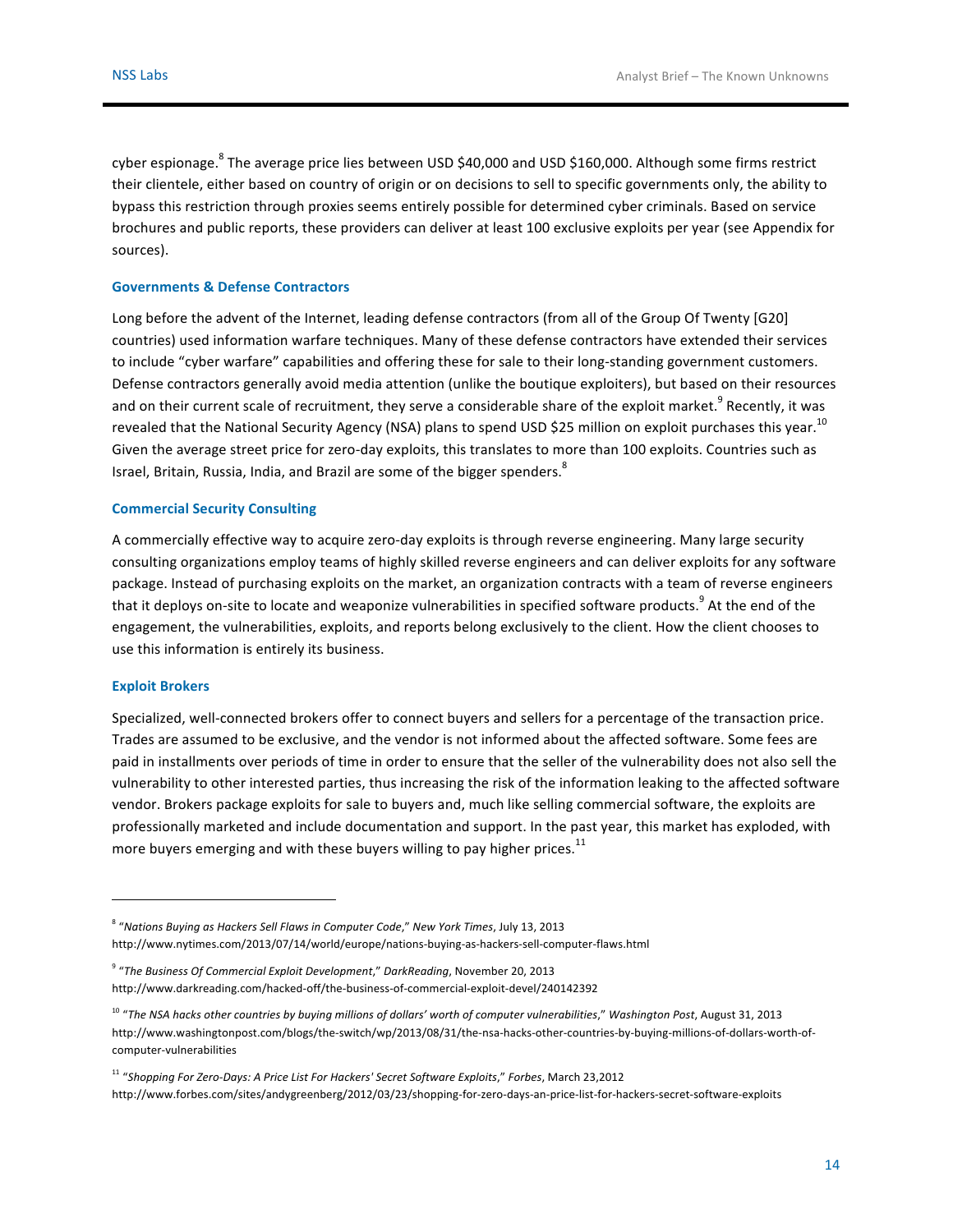### **Connecting The Dots**

As the analysis shows, on any given day for the past three years, the VCP and ZDI programs have had private knowledge of at least 58 vulnerabilities targeting Microsoft, Apple, Oracle, Sun, or Adobe, or of 152 vulnerabilities targeting the 19 vendors for which either program purchased more than 10 vulnerabilities. Given the average risk ratings, it can be reasonably assumed that a considerable number of these vulnerabilities are exploitable. Information on these vulnerabilities is coordinated with the affected software vendors.

Add to this the number of vulnerabilities/exploits that are not publicly traded or discovered and that are definitively not coordinated with the software vendor. Together, the boutique exploit providers mentioned previously are able to offer in excess of 100 exploits per year. Assuming an average of 312 days<sup>5</sup> before a zero-day exploit is publicly discovered results in at least another 85 exploits privately known on any given day.

Given the NSA budget of USD \$25 million for the purchase of exploits in 2013 and given that the documented price of an exploit ranges from USD \$40,000 to USD \$250,000, it can be assumed that this will result in at least another 100 to 625 exploits per year<sup>11</sup> – or 86 to 541 known unknowns on any given day, provided the market can satisfy the demand.

Since there is no reliable information to further quantify "known unknowns" that are in the hands of cyber criminals or that are privately developed through consulting contracts, the assertion that there are 100 exploits available to privileged groups on any given day must be considered a reasonable minimum estimate of the "known unknowns."

It is safe to assume that cyber criminals and government agencies primarily purchase vulnerabilities and exploits that target prevalent products from major vendors. Therefore, these "known unknowns" pose a real and present threat to the security of corporate and private software users.

The statistics presented in this brief do not include vulnerabilities in online services such as Facebook, Twitter, Google, e-Bay, and Salesforce. As more software becomes available as online services, i.e., software as a service (SAAS), there will be increased risk.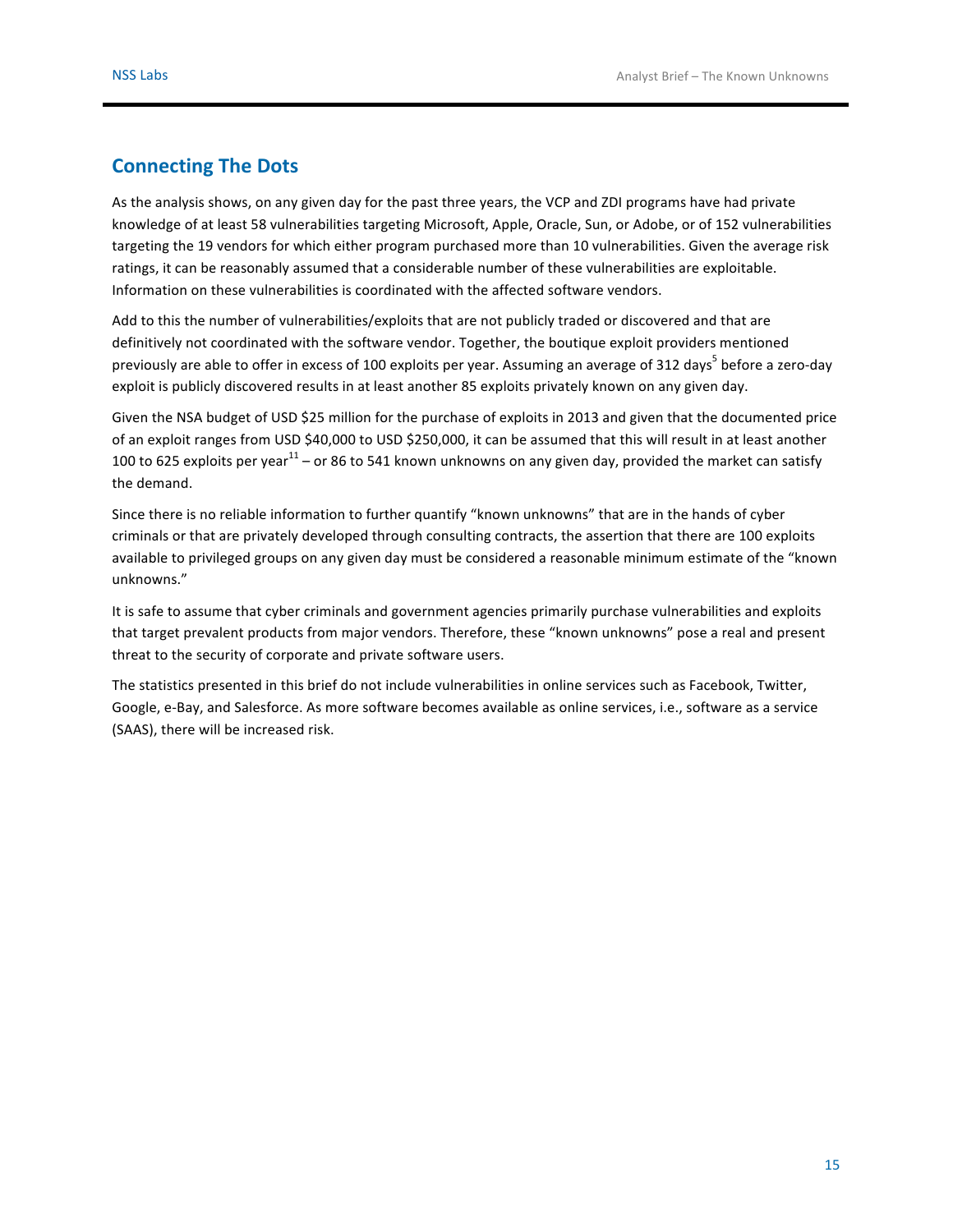# Appendix

#### **Vulnerability Life Cycle Events**

Analysis and empirical data on the sequence of these events can be found here.<sup>12</sup>

| <b>Vulnerability Creation</b>   | Vulnerabilities typically are the result of a coding error. If the vulnerability remains<br>undetected throughout the development and testing phases, it will be included in the<br>code that is released publically. The exact time that a vulnerability is created is by<br>definition typically unknown; it may, however, be retrospectively determined, i.e.,<br>once it has been discovered or disclosed. If a vulnerability is malicious and thus<br>intentionally created, discovery and creation time coincide. |
|---------------------------------|-------------------------------------------------------------------------------------------------------------------------------------------------------------------------------------------------------------------------------------------------------------------------------------------------------------------------------------------------------------------------------------------------------------------------------------------------------------------------------------------------------------------------|
| <b>Vulnerability Discovery</b>  | The time of discovery is the earliest time that a software vulnerability is recognized as<br>posing a security risk. Vulnerabilities do exist before they are discovered, but prior to<br>the discovery of the vulnerability, the underlying defect is not recognized as a<br>security risk. Usually the time of discovery is not publicly known until after the<br>vulnerability's disclosure, if at all.                                                                                                              |
| <b>Exploit Availability</b>     | An exploit is a piece of software, set of data, or sequence of commands that takes<br>advantage of a vulnerability in order to cause unintended or unanticipated behavior<br>to occur in the targeted software. Exploits for vulnerabilities that are not yet known<br>publicly are known as zero-day exploits, or "0-days."                                                                                                                                                                                            |
| <b>Vulnerability Disclosure</b> | The time at which information about a vulnerability is made freely available, and in<br>an understandable format, to the general public. From a security perspective, only<br>free and public disclosure of vulnerability information can ensure that all interested,<br>affected, or concerned parties receive the relevant security information.                                                                                                                                                                      |
| Patch Availability              | The earliest time that the software vendor releases a patch that can provide<br>protection against the exploitation of the vulnerability. Software vendors cannot<br>make security patches available instantly upon the discovery of new vulnerabilities or<br>exploits. While some vendors publish patches as soon as they are available, others<br>publish patches on a predefined schedule for planning purposes.                                                                                                    |

<sup>&</sup>lt;sup>12</sup> "Modeling the Security Ecosystem" - http://www.techzoom.net/papers/weis\_security\_ecosystem\_2009.pdf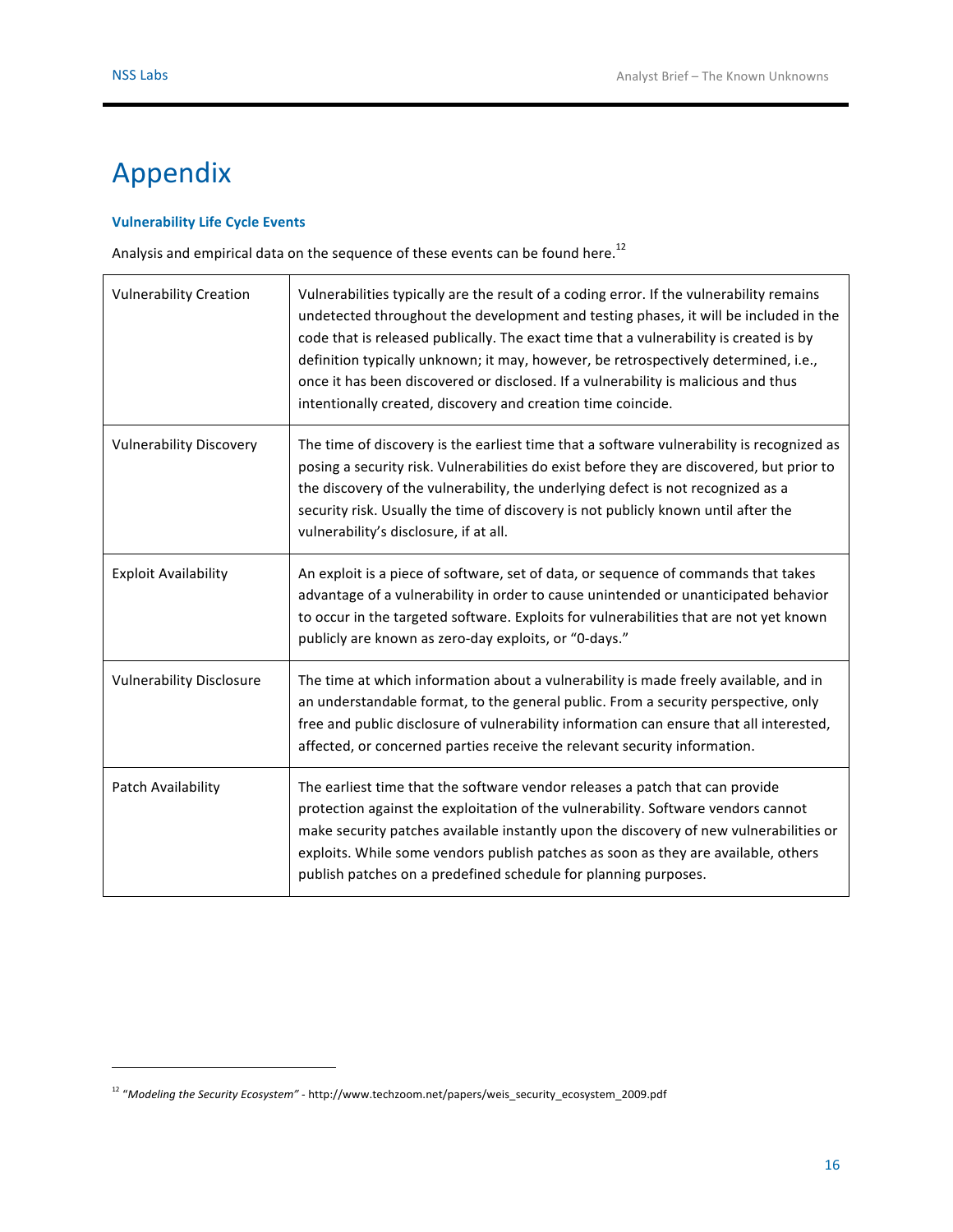#### **The Microsoft Approach To Coordinated Vulnerability Disclosure**

"Under the principle of Coordinated Vulnerability Disclosure, finders disclose newly discovered vulnerabilities in *hardware, software, and services directly to the vendors of the affected product, to a national CERT or other coordinator* who will report to the vendor privately, or to a private service that will likewise report to the vendor privately. The finder allows the vendor the opportunity to diagnose and offer fully tested updates, workarounds, or other corrective measures before any party discloses detailed vulnerability or exploit information to the public. The *vendor continues to coordinate with the finder throughout the vulnerability investigation and provides the finder* with updates on case progress. Upon release of an update, the vendor may recognize the finder in bulletins or *advisories for finding and privately reporting the issue. If attacks are underway in the wild, and the vendor is still* working on the update, then both the finder and vendor work together as closely as possible to provide early public *vulnerability disclosure to protect customers. The aim is to provide timely and consistent guidance to customers to protect themselves." 13*

#### **Exploit Offerings**

| Provider            | <b>Offering</b>                                                                           | Remark / Source                                                                                                                                                                   |
|---------------------|-------------------------------------------------------------------------------------------|-----------------------------------------------------------------------------------------------------------------------------------------------------------------------------------|
| Endgame Systems     | 25 exploits/year<br>USD \$2.5 million                                                     | <b>Business Week</b><br>http://www.businessweek.com/magazine/cyber-weapons-the-<br>new-arms-race-07212011.html                                                                    |
| Exodus Intelligence | 60 exploits/year                                                                          | Service Offering<br>https://www.exodusintel.com/rsrc/ExodusIntelligence EXP.pdf                                                                                                   |
| ReVuln              | > 9 exploits/year                                                                         | Minimum estimate by counting exploits demonstrated here:<br>http://vimeo.com/53806381 (2013-09-27)                                                                                |
| <b>VUPEN</b>        | > 7 exploits/year<br>$>$ 15 to 20 binary<br>analysis and private 1-<br>day exploits/month | Minimum estimate by counting list of published exploits here:<br>http://www.vupen.com/blog/ (2013-09-27)<br>Service Offering:<br>http://www.vupen.com/english/services/ba-gov.php |

Minimum estimate of exploits offered by boutique exploit providers

<sup>13</sup> http://www.microsoft.com/security/msrc/report/disclosure.aspx#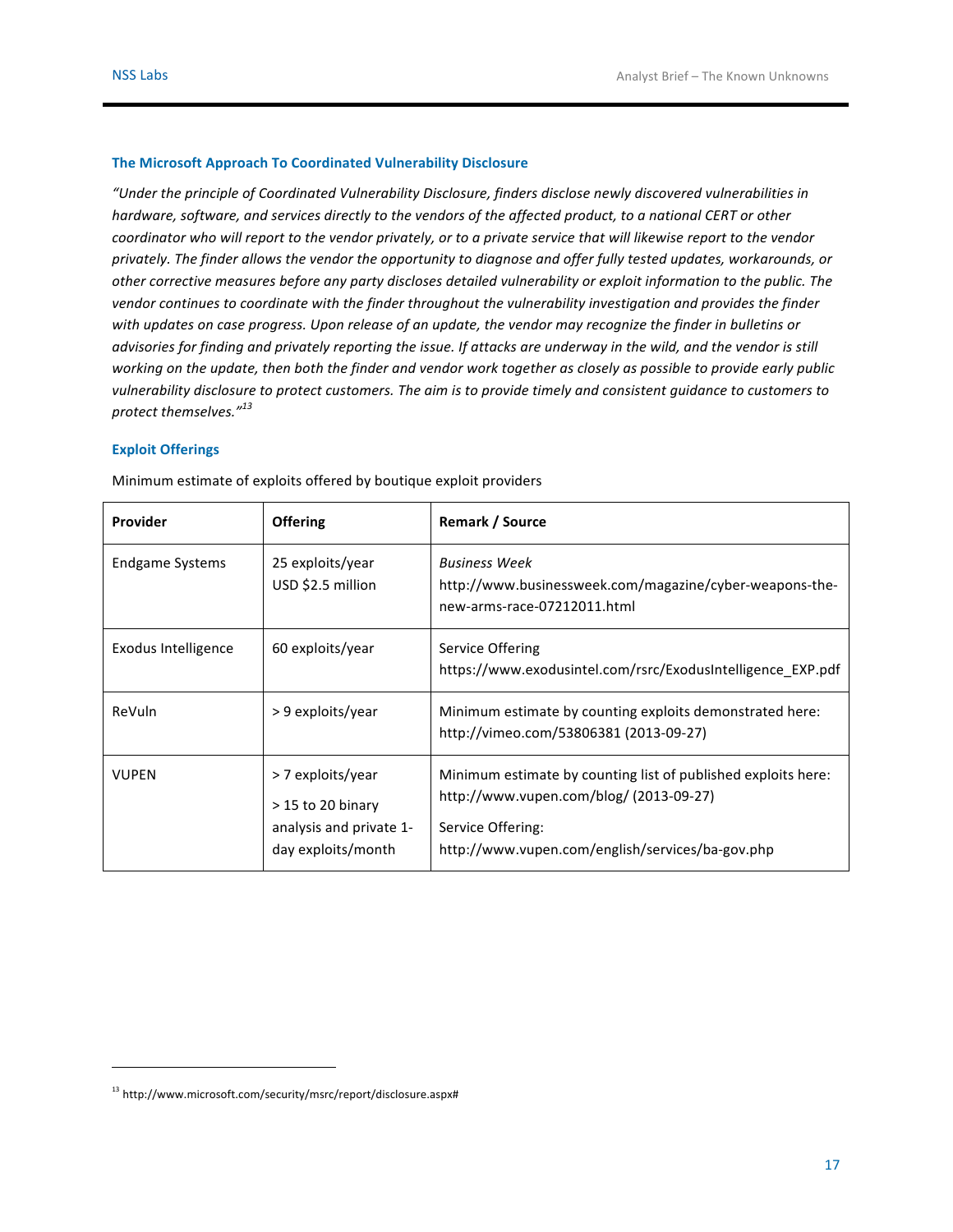# **Reading List**

*The Targeted Persistent Attack* (TPA) – *The Misunderstood Security Threat Every Enterprise Faces.* NSS Labs [https://www.nsslabs.com/reports/targeted-persistent-attack-tpa-misunderstood-security-threat-every-enterprise](https://www.nsslabs.com/reports/targeted-persistent-attack-tpa-misunderstood-security-threat-every-enterprise-faces)faces

Top 20 Best Practices To Help Reduce The Threat Of The Targeted Persistent Attack. NSS Labs <https://www.nsslabs.com/reports/top-20-best-practices-help-reduce-threat-targeted-persistent-attack>

*Correlation Of Detection Failures.* NSS Labs [https://www.nsslabs.com/system/files/public-report/files/Correlation%20Of%20Detection%20Failures.pdf](https://www.nsslabs.com/reports/correlation-detection-failures)